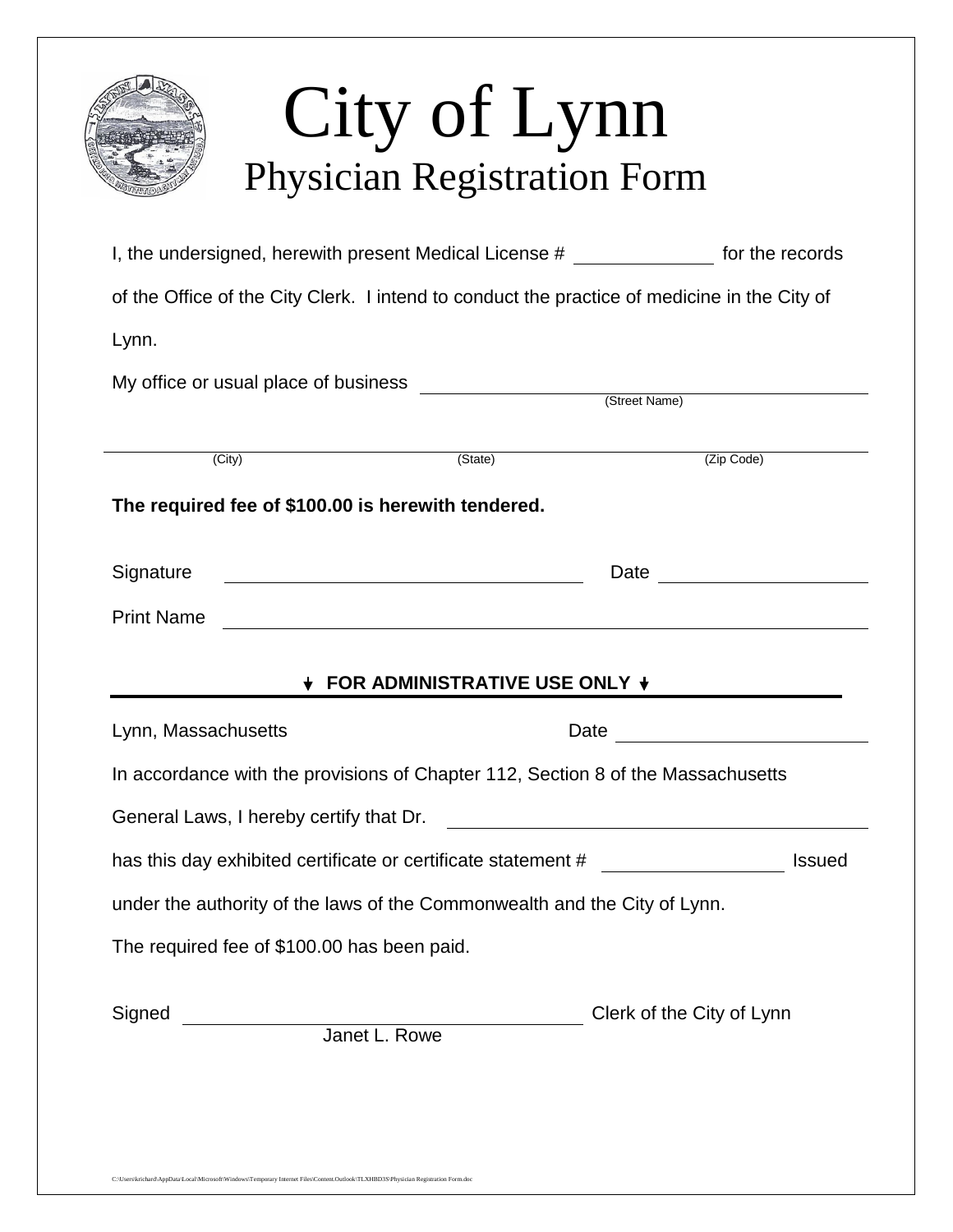## **INSTRUCTIONS FOR PHYSICIAN REGISTRATION**

Physicians practicing medicine in the City of Lynn are required to file a Physician Certificate of Registration under M.G.L. Chapter 112, S.8

## **Steps to complete for Registration**:

- **1.** Registration form must be completed and include Physician's Medical License number and signature.
- 2. Fee \$100.00 made payable to the City of Lynn
- 3. Copy of completed registration sent to Commonwealth of Massachusetts State Board of Medical Licensing as required by State Law